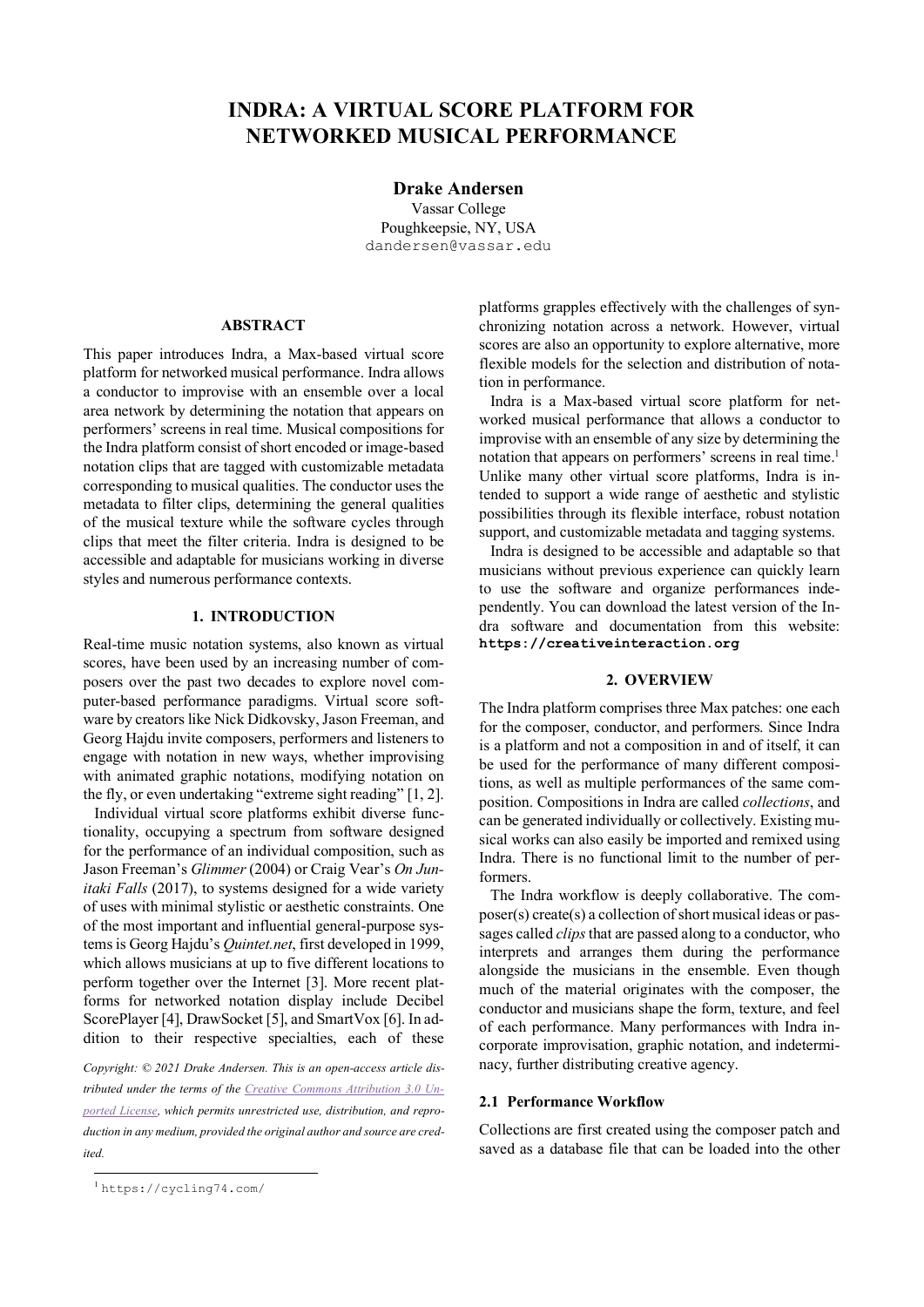

Figure 1. The composer patch during the creation of a collection. Selecting metadata fields from the list on the right dynamically populates the metadata field boxes below the notation display. The metadata field boxes are used by the composer to display and modify metadata corresponding to the clip currently being displayed.

two patches. Collections consist of short encoded or image-based notation clips that are tagged with customizable metadata corresponding to musical qualities. The conductor patch allows the conductor to connect to the performers over a local area network and send messages that determine the notation that appears on the performers' screens. The conductor filters the clips using their metadata to filter clips, determining the general qualities of the musical texture while the software continuously cycles through clips that meet the filter criteria. The primary function of the performer patch is to display notation to the performer in response to the conductor's messages.

Many existing virtual score systems are designed for expert users, and present significant obstacles to musicians without experience using specialized music software. While this is often mitigated through the direct intervention and participation of the creator, these obstacles sometimes discourage would-be users from engaging with the software. Consequently, a central design priority for Indra is ensuring a smooth workflow for musicians through a clear and consistent operational logic.

#### **2.2 Aesthetic Background**

Indra was conceived in dialogue with a variety of existing performance practices, from the open scores of Anthony Braxton and Earle Brown to the meta-language systems of John Zorn and Walter Thompson. Indra reflects a fundamentally nonlinear conception of composition, meaning that individual sounds and gestures are organized into short clips designed to be rearranged to shape musical meaning. Clips may use traditional or graphic notation,

and may be divided by instrument or available to multiple performers. It is also possible to conduct nonlinear remixes of existing compositions, such as a Beethoven string quartet, or Stravinsky's *Symphonies of Wind Instruments*, by dividing them into clips.

## **2.2 Technical Description**

Indra operates in the Max environment and makes use of the bach, cage, dada, odot, and zero packages, as well as several externals and abstractions distributed with the patch. Performances with Indra are conducted over a localarea network using UDP messages, employing the zeroconfiguration networking framework. Musical compositions for the Indra platform are stored as native bach \*.llll files consisting of encoded notation and metadata, organized as a relational database. Compositions that employ image-based notation are distributed with an accompanying "images" folder that contains all image files.

## **3. NOTATION**

Notation is created and modified using the composer patch. Figure 1 gives the composer patch during the process of creating a collection. Notation in Indra can be stored in a collection in one of two ways: (1) encoded as a bach \*.llll file, or (2) an image file that is displayed to the performer. Indra uses the bach suite of objects [7] developed by Andrea Agostini and Daniele Ghisi to store and display encoded notation.<sup>2</sup> Notation for clips can be generated within Indra using the [*bach.score*] object graphic user interface, or by sending scripting messages through a text-based interface in the software. Among several Max-

 $\frac{1}{2}$ <sup>2</sup>The official bach site: https://www.bachproject.net/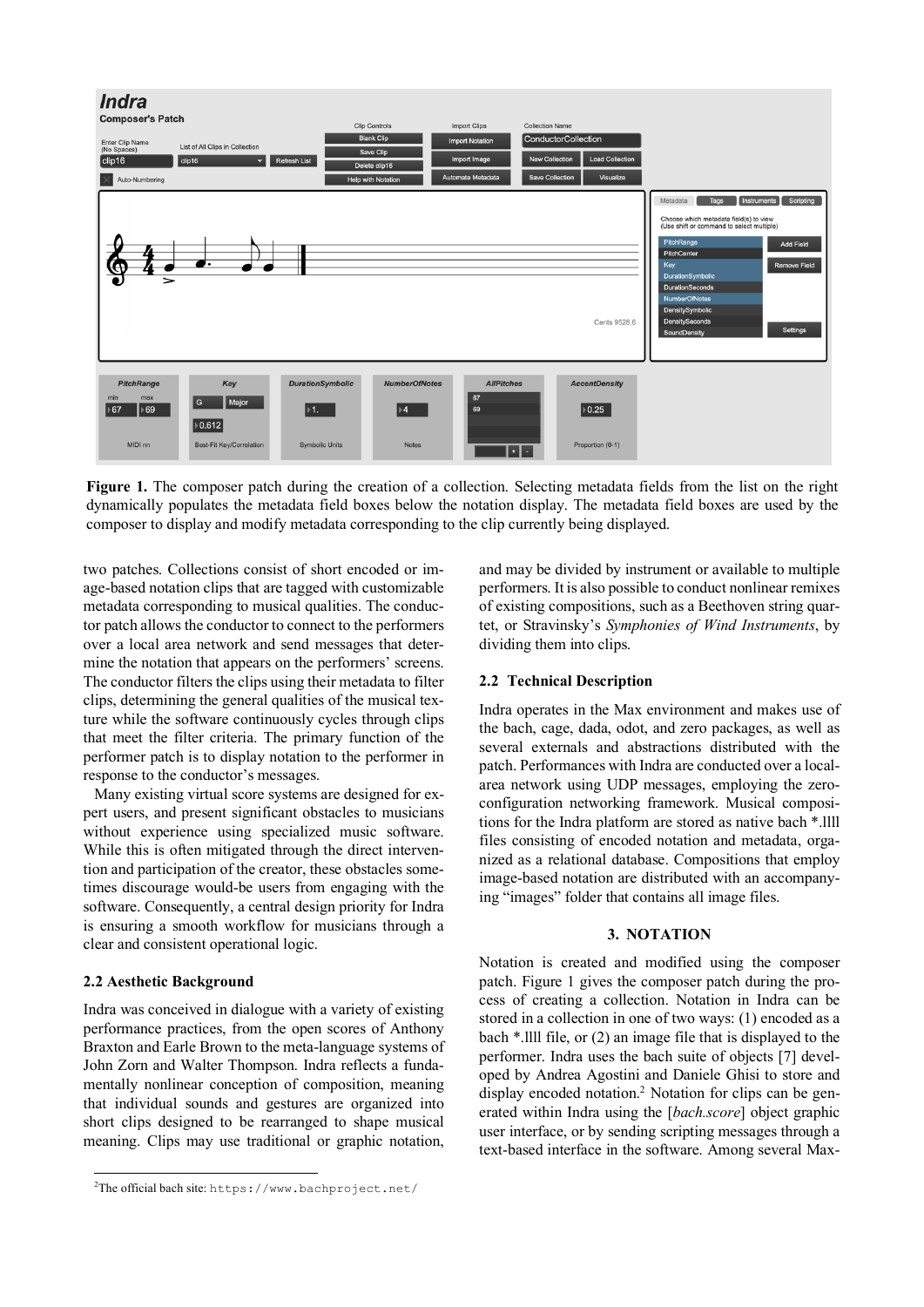based notation frameworks, including MaxScore [8], bach was selected to be the basis for encoded notation in Indra due to the robust tools for analysis and visualization in the sibling cage [9] and dada [10] packages.

Users can also generate notation in the software of their choice and import it into Indra using the MusicXML format. Indra parses imported MusicXML files into clips by interpreting bars containing only whole rests as separators. Batch naming and tagging is supported. The use of encoded notation also allows for the automatic generation of metadata, as described below.

Indra supports the use of image files to represent clip notation as well. Batch importing, naming, and tagging of images is supported. Using images instead of encoded notation ensures the consistent appearance of the notation and allows for the use of graphic, colored, multi-staff, nonstandard, or otherwise unsupported notational elements. One drawback, however, is that at present all metadata information for image-based clips must be entered manually.

# **4. METADATA AND TAGS**

Indra uses a relational database structure to store three parallel layers of information about each clip: (1) metadata, (2) tags, and (3) instrument tags. This data is used by the conductor to filter clips during the performance, but remains invisible to performers.

#### **4.1 Metadata**

Metadata refers to the information stored with a clip that describes its musical qualities, including pitch content, key, duration, density, and many others. In the current version of Indra there are fifteen default metadata fields: PitchRange, PitchCenter, Key, DurationSymbolic, DurationSeconds, NumberOfNotes, DensitySymbolic, DensitySeconds, SoundDensity, AllPitches, AllPitchClasses, DurationType, DurationRange, StaccatoDensity, and AccentDensity.

Each of the default metadata fields is user-definable, but can also be generated automatically for programmatic notation using analytical tools, several of which rely on the cage and data sibling packages to bach. For example, the Key field is determined through an implementation of the Krumhansl-Schmuckler key-finding algorithm. Indra supports customizable major and minor profiles, and also outputs a correlation coefficient that can be filtered by the conductor for distinguishing between the perceived strength of a key between clips.

Several of the default metadata fields are considered *functional* metadata, meaning that they have an effect on the operation of the software in performance. For example, the DurationSymbolic and DurationSeconds fields are used to determine the length of time a clip is displayed on a performer's screen. Similarly, PitchRange data can be used to silently filter clips by instrumental range. If this setting is turned on in the conductor patch, only clips whose PitchRange values fall within the standard instrumental range of a given instrument can ever be assigned to that instrument.

In addition, there are fifteen slots for custom metadata fields whose values and formats are entirely user-definable. Custom metadata fields can take one of six formats: (1) a single integer, (2) a single floating-point number, (3) a minimum-maximum pair of integers, (4) a state from several composer-definable options, (5) a list of words and/or numbers, and (6) the special compound key format which can be used to define scales, modes, set classes, collections, and other key-like data types. Users can also specify the type of control surface the conductor will use to operate the filter in performance, including sliders, notationbased displays, keyboard-based displays, menus, and lists.

## **4.2 Tags and Instrument Tags**

The tagging system functions in parallel with the metadata system, but independently and with somewhat different functionality. Tags are custom labels that are stored as part of a collection and can be applied to any clip. A clip can be associated with any number of tags. Figure 2 gives the tagging interface in the composer patch.



**Figure 2.** The composer patch tagging interface.

In addition to the standard tagging system, Indra also supports a separate tagging system specifically for instrumentation, which allows the conductor to automatically direct clips to particular instruments in performance. Instrument tags are similar to regular tags, except that they operate invisibly during performance. While performing a piece with Indra, the conductor must manually select which metadata and (regular) tags are active filters at any given moment. These settings generate a list of matching clips that are subsequently passed to the instruments. Instrument tags divide up this list so that only clips tagged for a particular instrument are actually sent to that instrument.

The conductor can utilize or ignore instrument tags as desired. Unlike regular tags, instrument tags are invisible: they do not appear in the main list of tags in the conductor patch, and once turned on operate automatically. Invisible operation speeds up the conductor's workflow by allowing the conductor to send instrument-specific clips to multiple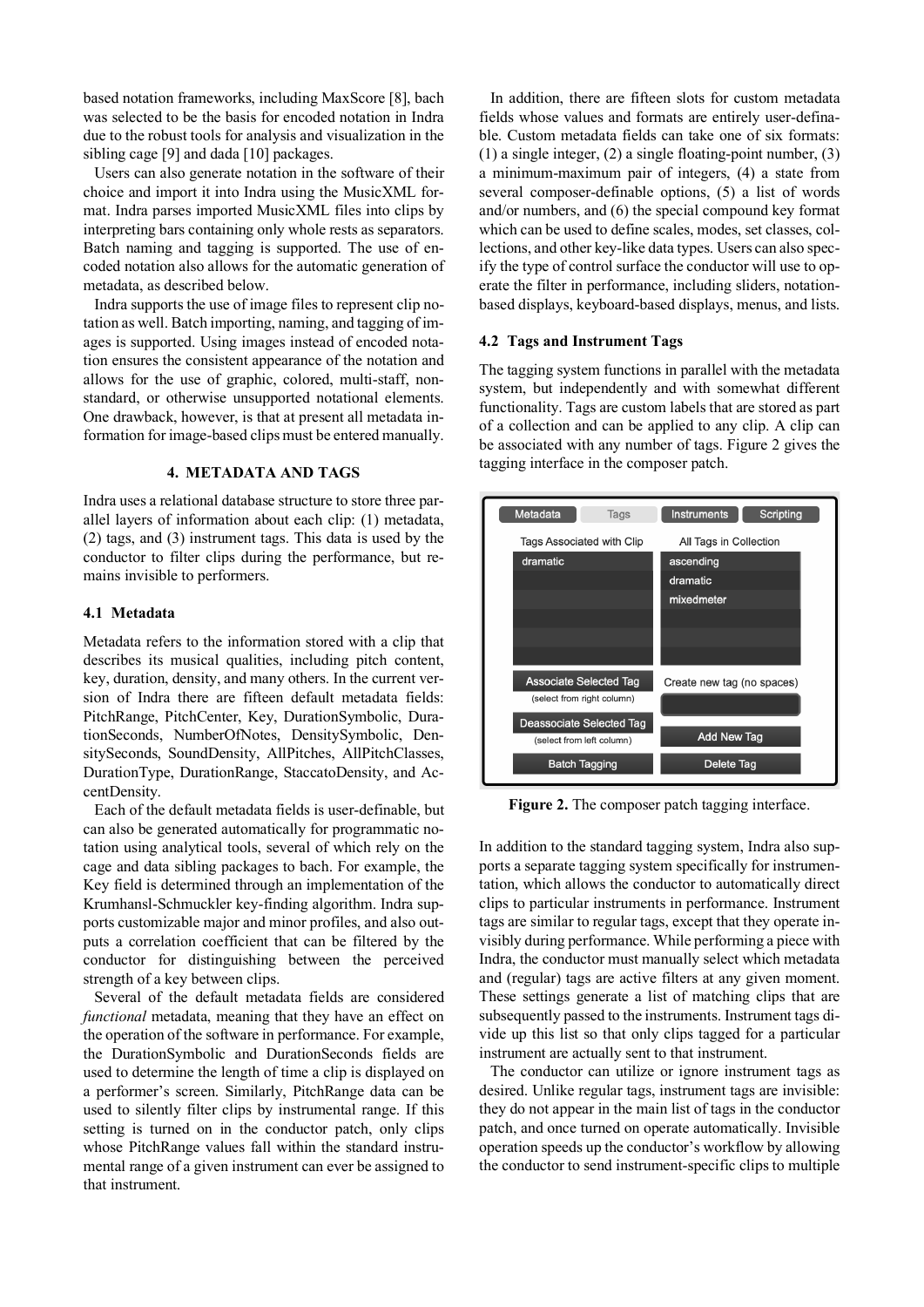

**Figure 3.** The conductor patch during a typical performance. As in the composer patch, the metadata field boxes appear dynamically based on the current selection in the Metadata Fields list on the left side of the screen. Unselected fields are automatically bypassed when sending new filter settings to performers.

instruments in a single operation. It also obviates the (otherwise redundant) need to select both a recipient and that recipient's instrument-specific tag. As with regular tags, a single clip can be associated with multiple instrument tags. Batch tagging is also available for instrument tags.

# **5. REHEARSAL AND PERFORMANCE**

Indra is designed to make rehearsing and performance simple and straightforward for ensembles. Once the composer has completed the collection, the collection is distributed to the conductor and ensemble members for rehearsal and performance. The conductor leads the performance using their patch.

# **5.1 Filtering Clips**

Figure 3 gives the conductor's interface as it might appear during a typical performance. The usual workflow is as follows. First, the conductor selects metadata fields from the Metadata Fields list in the lower-left corner. The corresponding metadata fields boxes will automatically appear in the lower half of the screen. The conductor then modifies filter settings using the interface elements in the metadata filter boxes. (The use of multiple filters selects for clips that meet all criteria.)

Next, the conductor may choose to restrict the clip selection to those with certain tags using the All Tags list in the upper right. The conductor can specify multiple tags using *AND* or *OR* logic. Finally, the conductor selects recipients by instrument or (user-definable) group from the multifunction box in the upper half of the patch on the left, and presses the large send button in the upper left corner of the patch.

This workflow order is flexible: recipients can be selected before or after modifying filter settings. Clicking the send button will send whatever tags and filter boxes are visible on screen to whichever recipients are selected.

#### **5.2 Performance Modes and Dynamics**

There are three modes to which a performer can be assigned during a performance: play, tacet, and improvise. Play mode is the usual mode of operation, in which clips are automatically cycled through the performer's display, while tacet and improvise clear the notation display. Conductors who wish to use the improvise message are encouraged to discuss how to interpret this instruction with performers during the rehearsal process.

The Dynamics tab allows the conductor to send dynamics and expression-related messages to performers. Conductors may send one of three types of dynamics or expression-related information: (1) a static dynamic level (from *ppp* to *fff*), (2) a transition from one dynamic level to another over a specified amount of time, or (3) an expression indication. Expression indications may be chosen from a list of common indications such as "rising and falling in waves" or "irregular sf," or may be customized by the user.

The messaging system allows the conductor and performers to send instant text messages to one another through the Indra system. Intended primarily for troubleshooting in real time, the messaging system supports communication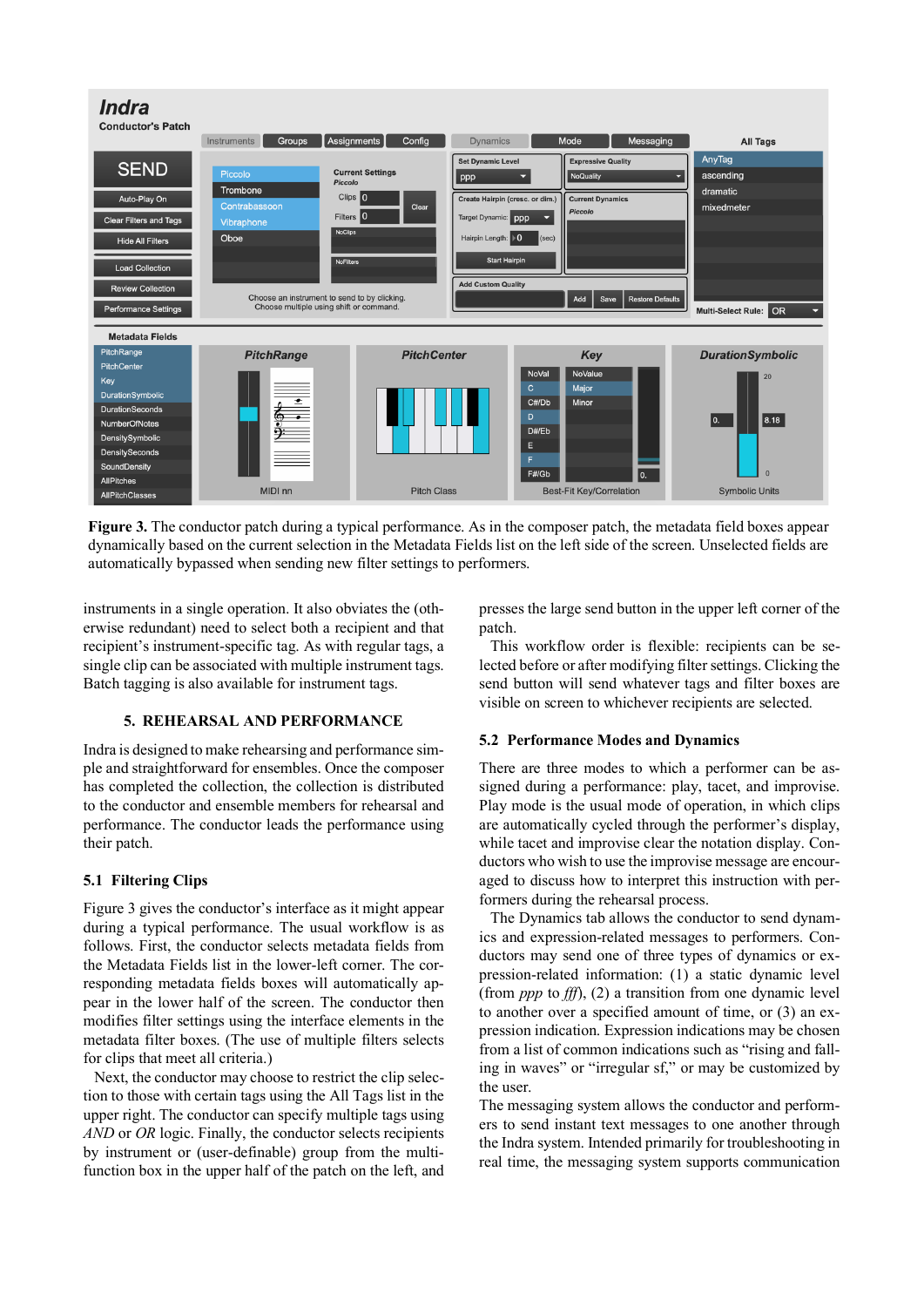from the conductor to one or more performers, or from one performer to the conductor.

# **6. DESIGN PRIORITIES**

Indra prioritizes stability, adaptability, and a consistent operational logic so as to be as accessible as possible for musicians who are new to virtual score software. Supporting both encoded and image-based notation reflects a commitment to engaging with composers using traditional and graphic notation. The MusicXML import feature likewise allows composers to use the hardware or software of their choice to generate notation, rather than requiring them to learn and use Indra's built-in tools. This also facilitates collective and/or collaborative compositional practices.

Composers can take advantage of the customizable metadata and tagging systems to shape their performances. For example, besides strictly musical qualities, tags can also be used for theme groups, formal sections, and emotional affects. Finally, composers can use the [*dada.cartesian*] object to visualize their collection in progress by mapping default or custom metadata fields to different axes, or color, size or shape, and plotting clips as points.

The network configuration process—often the most tedious part of rehearsals and performances for musicians using networked notation systems—has been streamlined over several iterations into a fast and intuitive process through the use of the zero (Zero-configuration networking) package. This is especially true for the performer experience. Figure 4 gives the welcome screen that greets performers when they open the performer patch. Instead of having to deal with IP addresses or other technical information directly, performers simply enter a personal identifier (usually their first name and last initial) and their instrument, and then announce themselves over the network when prompted by the conductor. The zero package automatically resolves network addresses, populating a list in the conductor's patch with names and instruments.

Both the composer and conductor patches use dynamic interfaces for viewing and modifying metadata field values and filter settings, respectively. This keeps both interfaces as uncluttered as possible, while also making visually clear which filters are active and which are bypassed in the conductor patch during performance. In order to adapt to different conducting styles and performance contexts, the conductor patch settings can be saved separately from a given collection. For example, a conductor can save multiple rosters of performers in multiple settings files, but use the same collection for performances with each. Conductors can also assign and store custom groupings of performers, and select groups during performance using a single click, as demonstrated in the close-ups of the conductor patch given in Figures 5 and 6.

The simplicity of the performer patch, given in Figure 7, is intended to resemble traditional sheet music. At the same time, several features have been added as a direct result of previous performance experiences, including a preview window displaying the next clip to appear, an optional reference pitch for vocalists, a button to skip the

current clip, a button to change clefs, and a flashing indicator to accompany the countdown as each clip advances. In addition, the performer patch includes a practice mode so that musicians can load a collection and cycle through clips on their own.



**Figure 4.** The welcome screen in the performer patch.



**Figure 5.** The Assignments tab in the conductor patch.

| <b>Instruments</b>                                                                                               | Groups        | Assignments | Config |
|------------------------------------------------------------------------------------------------------------------|---------------|-------------|--------|
| High<br>$\overline{\mathbf{x}}$<br>Piccolo<br>Vibraphone<br>Oboe<br>$ \mathbf{X} \mathbf{X} $<br>Low<br>Trombone | Contrabassoon |             |        |
| <b>Clear Selection</b>                                                                                           |               |             |        |
| Choose an instrument or group to send to by checking boxes on left.                                              |               |             |        |



**Figure 6.** The Groups tab in the conductor patch. Clicking on the checkbox to the left of a group name selects all instruments within that group as recipients for the next message to be sent.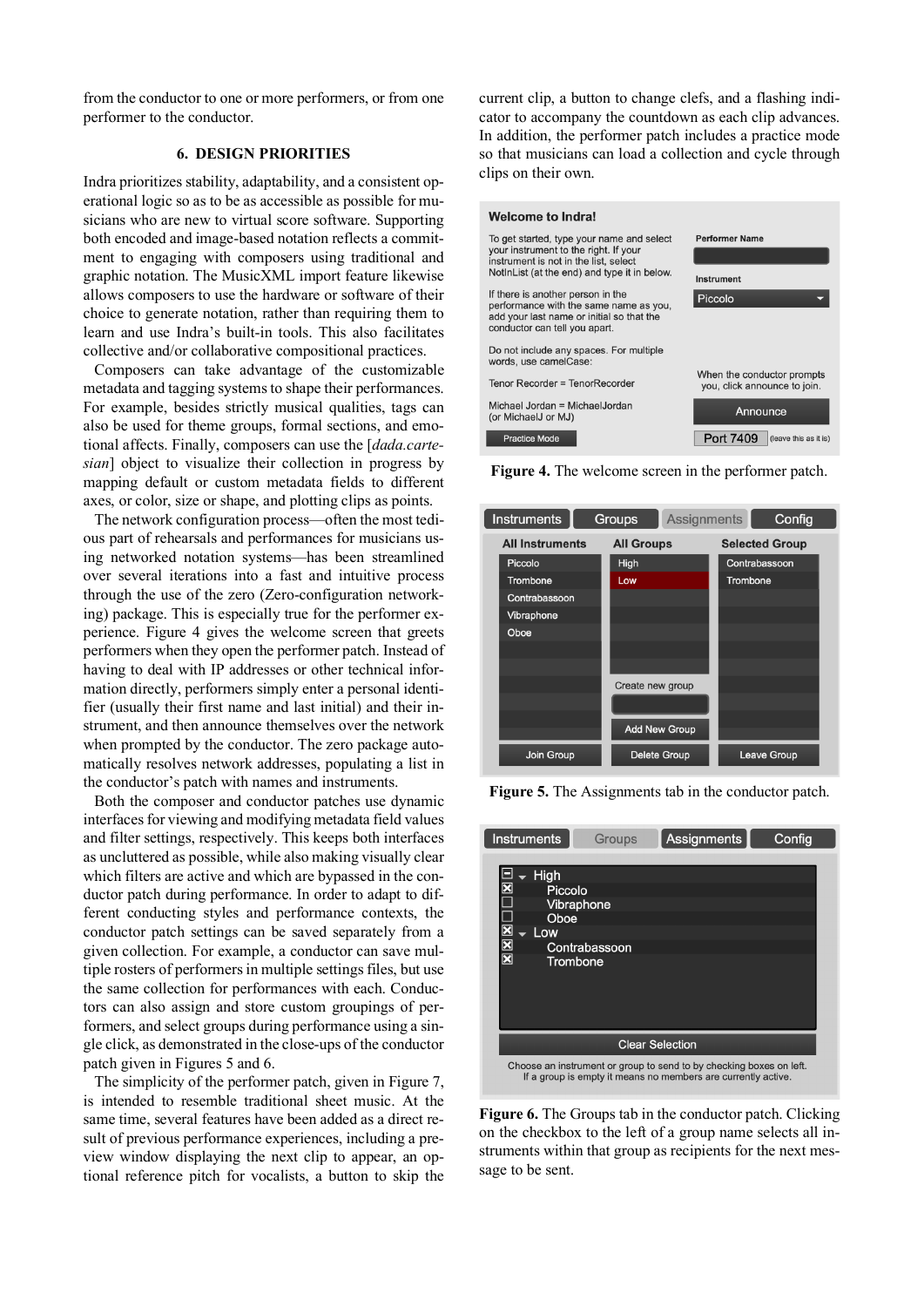

**Figure 7.** The performer patch during a typical performance.

# **7. CONCLUSIONS AND FUTURE WORKS**

Indra is an accessible and adaptable virtual score platform for musicians working in diverse styles and numerous performance contexts. While Indra was originally conceived for concert settings, the composer Robert McClure recently used Indra to perform the musical accompaniment to a work for dance. Likewise, the author has organized performances using Indra that combine acoustic and electroacoustic forces, such as the chamber concerto for viola and ensemble *Spring Flow* premiered by Kallie Ciechomski. Upcoming workshops and performances focus on the creative exchange that takes place when composers conduct each other's works.

The next step in the development process will be incorporating gesture recognition technology into the conductor's interface for more intuitive and efficient control of the software. Additional areas for future development include using optical music recognition to automatically generate metadata from imported image files, and producing more extensive multimedia documentation and example collections**.**

# **Acknowledgments**

Many thanks are due to Martha Cargo, Kallie Ciechomski, Jordan Dodson, Robert McClure, Charlotte Mundy, Mike Perdue, Yumi Tamashiro, and Jude Traxler for their participation and helpful feedback in testing and early performances. I am also grateful to Sam Wolk for his assistance in developing this project.

#### **8. REFERENCES**

- [1] J. Freeman. "Extreme Sight-Reading, Mediated Expression, and Audience Participation: Real-Time Music Notation in Live Performance." *Computer Music Journal,* vol. 32, no. 3, pp. 25–41, 2008.
- [2] C. Vear. *The Digital Score: Musicianship, Creativity and Innovation.* Routledge, 2019.
- [3] G. Hajdu, K. Niggemann, A. Siska, and A. Szigetvari. "Notation in the Context of *Quintet.net* Projects." *Contemporary Music Review,* vol. 29. no. 1, pp. 39– 53, 2010.
- [4] C. Hope, L. Vickery. "The Decibel Scoreplayer: A Digital Tool for Reading Graphic Notation." *Proceedings of the International Conference on Technologies for Music Notation and Representation (TENOR'15)*, Paris, France, 2015.
- [5] R. Gottfried, G. Hajdu. "DrawSocket: A Browser Based System for Networked Score Display." *Proceedings of the International Conference on Technologies for Music Notation and Representation (TENOR'19)*, Melbourne, Australia, 2019.
- [6] J. Bell, B. Matuszewski. "SmartVox A Web-Based Distributed Media Player as Notation Tool for Choral Practices." *Proceedings of the International Conference on Technologies for Music Notation and Representation (TENOR'17)*, A Coruña, Spain, 2017.